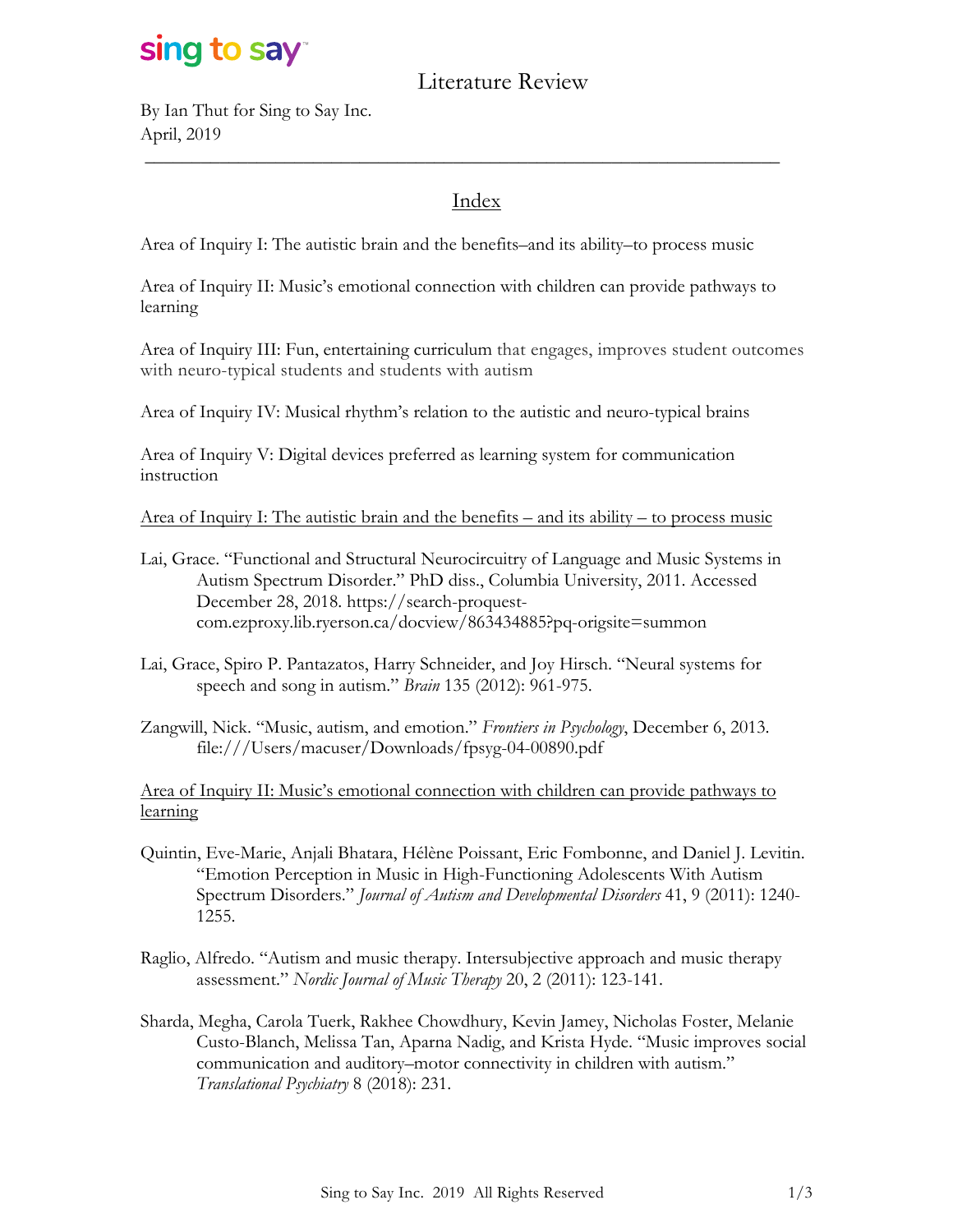# sing to say

### Literature Review

By Ian Thut for Sing to Say Inc. April, 2019

Area of Inquiry III: Fun, entertaining curriculum that engages, improves student outcomes with neuro-typical students and students with autism

\_\_\_\_\_\_\_\_\_\_\_\_\_\_\_\_\_\_\_\_\_\_\_\_\_\_\_\_\_\_\_\_\_\_\_\_\_\_\_\_\_\_\_\_\_\_\_\_\_\_\_\_\_\_\_\_\_\_\_\_\_\_\_\_\_\_\_\_

- Frankel, Fred, and Jeffrey J. Wood. *Social Skills Success for Students with Autism/Asperger's: Helping Adolescents on the Spectrum to Fit In*. San Francisco: Jossey-Bass, 2011.
- Kliewer, Christopher. "Joining the Literacy Flow: Fostering Symbol and Written Language Learning in Young Children with Significant Developmental Disabilities through the Four Currents of Literacy." *Research & Practice for Persons with Severe Disabilities* 33, 3 (2008): 103-121.

Nason, Bill. *The Autism Discussion Page on Anxiety, Behaviour, School, and Parenting Strategies*. Philadelphia: Jessica Kingsley Publishers, 2014.

Nason's book discusses how to approach "anxiety and stress, challenging Area of Inquiry IV: Musical rhythm's relation to the autistic and neuro-typical brains.

- Nozaradan, Sylvie. "Exploring how musical rhythm entrains brain activity with electroencephalogram frequency-tagging." *Philosophical Transactions of the Royal Society B* 369, 1658 (2014). https://doi.org/10.1098/rstb.2013.0393
- Trafton, Anne. "How the brain perceives rhythm." *MIT News Office*, January 5, 2017. http://news.mit.edu/2017/how-brain-perceives-rhythm-1205
- Yoo, Ga Eul, and Soo Ji Kim. "Dyadic Drum Playing and Social Skills: Implications for Rhythm-Mediated Intervention for Children with Autism Spectrum Disorder." *Journal of Music Therapy* 55, 3 (2018): 340-375.

Area of Inquiry V: Digital devices preferred as learning system for communication instruction

- Achmadi, Donna, Debora M. Kagohara, Lara van der Meer, Mark F. O'Reilly, Giulio E. Lancioni, Dean Sutherland, Russell Lang, Peter B. Marschik, Vanessa A. Green, and Jeff Sigafoos. "Teaching advanced operation of an iPod-based speech-generating device to two students with autism spectrum disorders." *Research in Autism Spectrum Disorders* 6, 4 (2012): 1258-1264.
- Basil, C., and S. Reyes. "Acquisition of literacy skills by children with severe disability." *Child Language Teaching and Therapy* 19, 1 (2003): 27-48.
- Couper, Llyween, Larah van der Meer, Martina C. M. Schäfer, Emma McKenzie, Laurie McLay, Mark F. O'Reilly, Giulio E. Lancioni, Peter B. Marschik, Jeff Sigafoos, and Dean Sutherland. "Comparing acquisition of and preference for manual signs, picture exchange, and speech-generating devices in nine children with autism spectrum disorder." *Developmental Neurorehabilitation* 17, 2 (2014): 99-109.